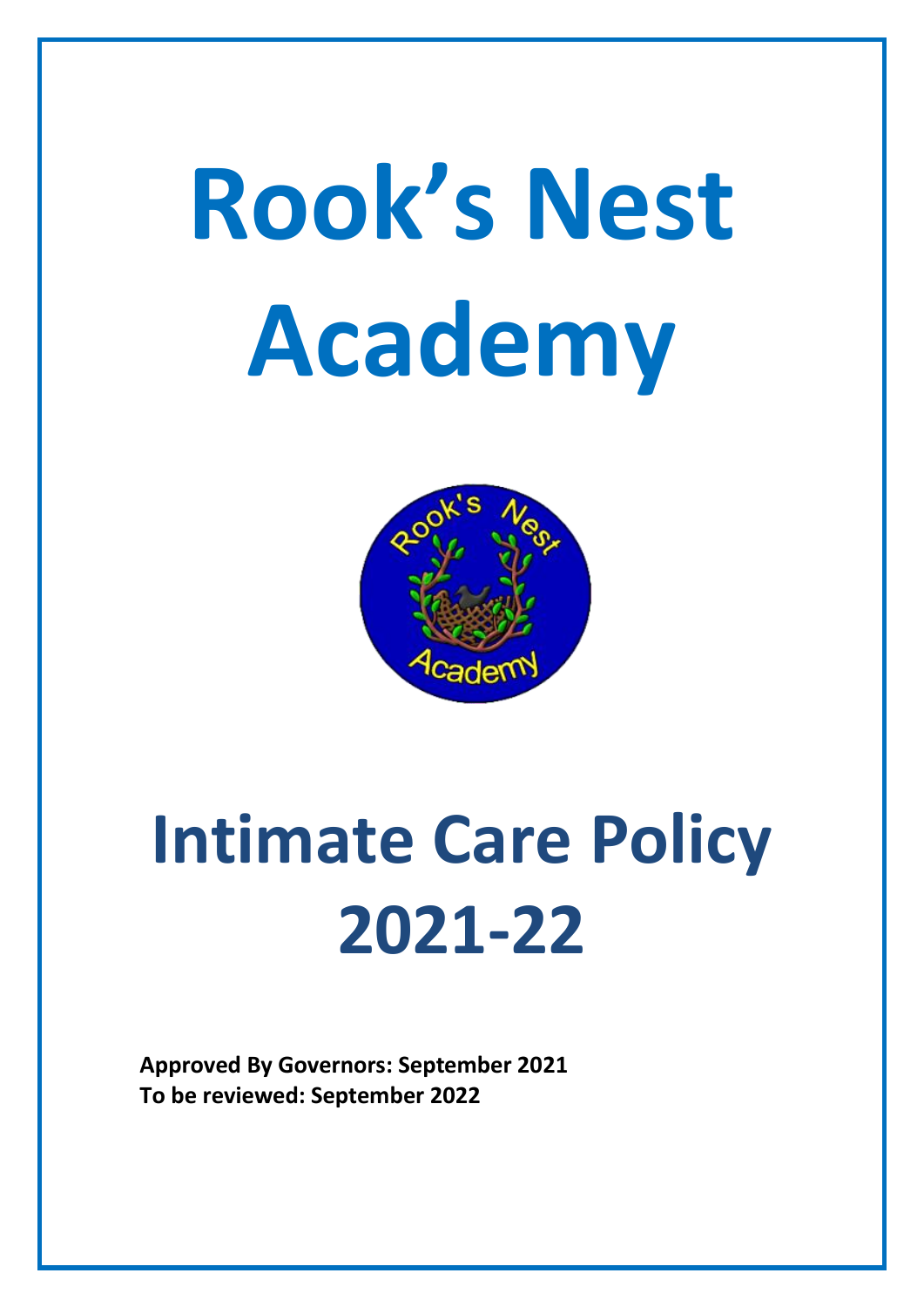# **ROOK'S NEST ACADEMY INTIMATE CARE POLICY**

## 1. INTRODUCTION

Rook's Nest Academy is committed to safeguarding and promoting the welfare of the children in its care. Meeting a pupil's intimate care need is one aspect of safeguarding.

This Intimate Care policy should be read in conjunction with the following:

- The Safeguarding Policy
- Health and Safety policy and procedures
- Medicines Policy
- Staff Code of Conduct
- Staff Handbook

#### 2. DEFINITION

Intimate care can be defined as care tasks associated with bodily functions, body products and personal hygiene, which demand direct or indirect contact with or exposure of intimate personal areas. This includes care associated with continence and menstrual management, as well as more ordinary tasks such as washing and dressing. It also includes the supervision of children involved in intimate self-care and the checking of intimate injuries in school.

## 3. PRINCIPLES

- All staff responsible for the intimate care of children will undertake their duties in a professional manner at all times. It is recognised that these adults are in a position of great trust. Visitors, volunteers and work experience students will not be involved in intimate care routines.
- All children will be treated with respect and no child should be attended to in a way that causes distress or pain.
- Children's dignity will be preserved and a high level of privacy, choice and control will be provided. Staff should have a high awareness of child protection issues. Staff behaviour is open to scrutiny and they should work in partnership with parents / carers to provide continuity of care wherever possible.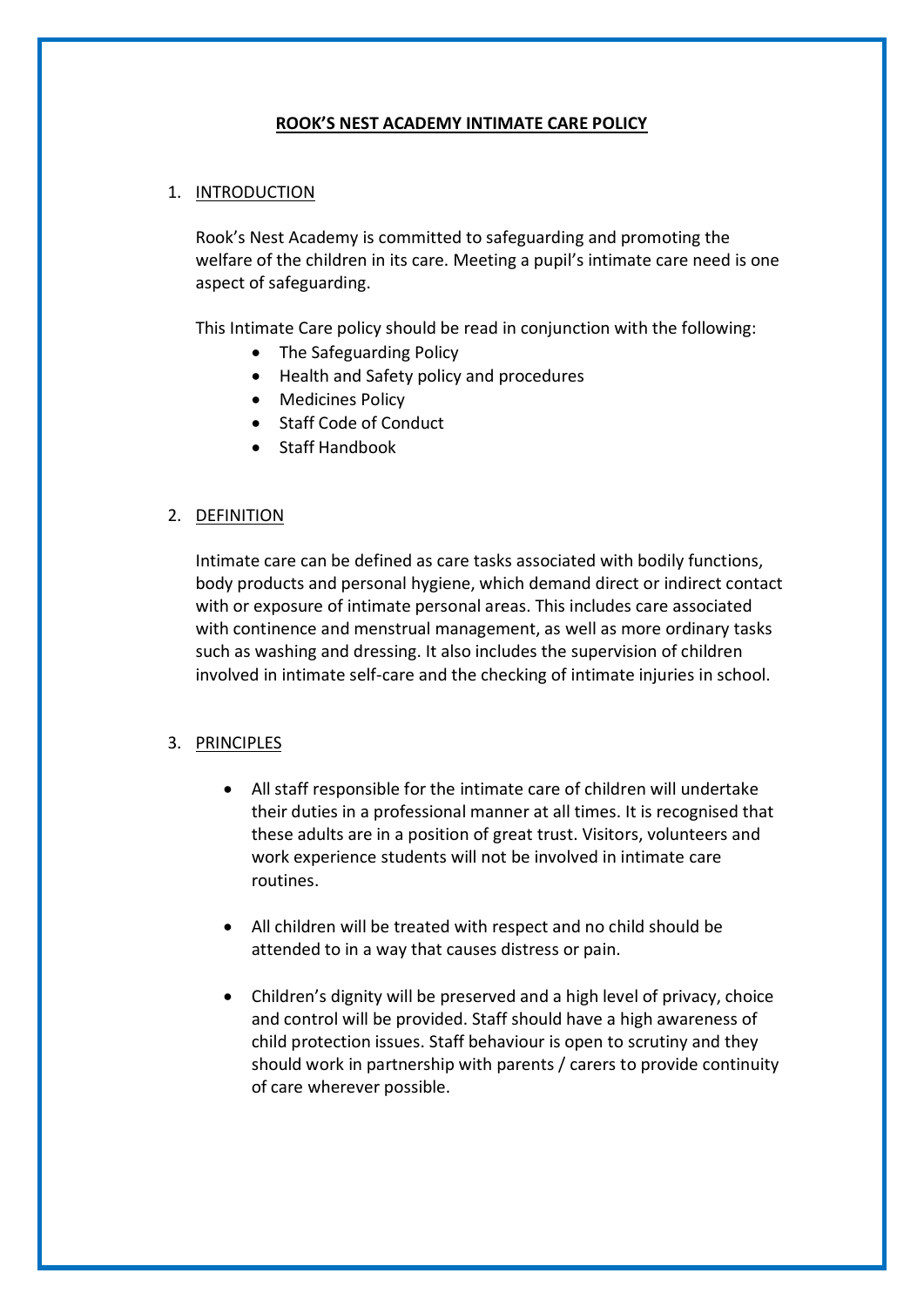Children are encouraged to gain awareness of personal safety through the Personal, Social and Health Education curriculum as appropriate to their development and level of understanding.

# 4. OUR APPROACH TO BEST PRACTICE

- Intimate care must only be carried out in the presence of two members of staff.
- All children who require intimate care are treated respectfully at all times; the child's welfare and dignity is paramount.
- Staff providing intimate care should be aware of the appropriate level of support needed for each individual child and encourage them to be independent in their care as appropriate with their age and understanding.
- Each child's right to privacy should be respected and only the required amount of adults and support should be offered as appropriate for the situation.
- All staff should be aware of the school's confidentiality policy and sensitive information should only be shared with those who need to know.
- Individual children requiring intimate care on a long-term basis will have personal intimate care paperwork completed that is signed and agreed by all staff involved and parents.

# 5. CHILD PROTECTION

.

- The Governors and staff at Rook's Nest Academy recognise that children with special needs are often vulnerable.
- Staff should adhere to the Academy's Health and Safety, Child Protection and Safeguarding policies and guidelines at all times.
- Where appropriate, all children are taught personal development skills appropriate to their age and level of understanding.
- If a member of staff has any concerns about physical changes in a child's presentation e.g. marks, bruises they will immediately report their concerns to the Designated Person for Safeguarding.